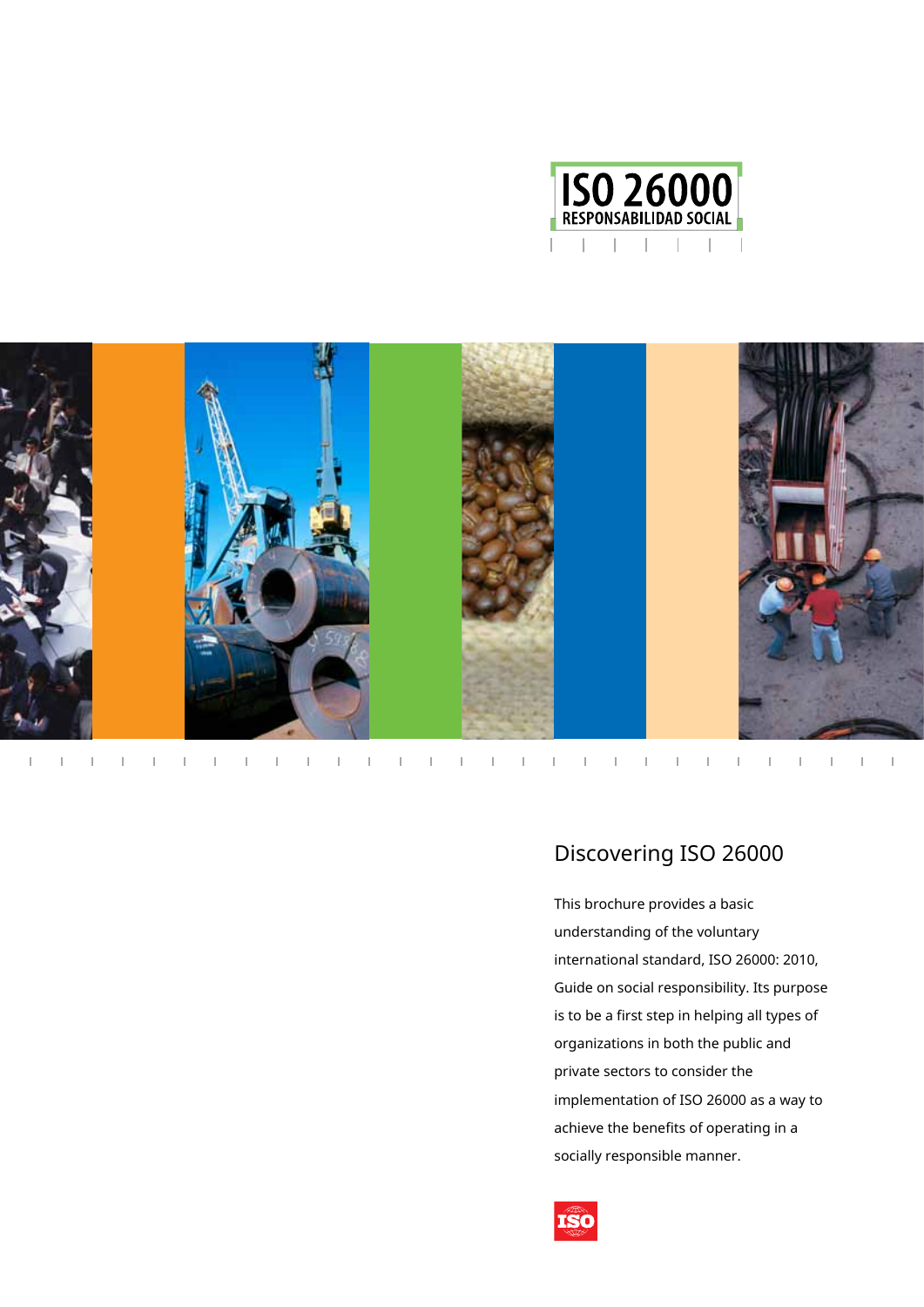#### ISO - International Organization for Standardization

ISO has a membership of 163 national standards bodies \* from countries large and small, industrialized, developing and in transition, in all regions of the world. ISO has a portfolio of more than 18,400 standards \* that provide companies, government and society with practical tools in the three dimensions of sustainable development: economic, environmental and social.

ISO standards make a positive contribution to the world we live in. They facilitate trade, the dissemination of knowledge, the dissemination of innovative advances in technology and share good management practices and conformity assessment. ISO standards provide solutions and achieve benefits for almost all sectors of activity, including agriculture, construction, mechanical engineering, manufacturing, distribution, transport, medical devices, information and communication technologies, environment, energy, quality management, evaluation of conformities and services.

ISO only develops standards for which there is a clear need in the market. The work is carried out by experts on the subject who come directly from the industrial, technical and business sectors, who have identified the need for the standard and who will subsequently put it into use. These experts may be accompanied by others with relevant knowledge, such as representatives of government agencies, testing laboratories, consumer associations and academia, and by international governmental and non-governmental organizations.

An ISO International Standard represents a worldwide consensus on the state of the art on the subject of that standard.

#### Why is social responsibility important?

On a global scale, organizations and their stakeholders are increasingly aware of the need and benefits of socially responsible behavior. The objective of social responsibility is to contribute to sustainable development.



The performance of an organization in relation to the society in which it operates and its impact on the environment has become a critical part of measuring its overall performance and its ability to continue operating effectively. In part, this reflects the growing recognition of the need to ensure healthy ecosystems, social equity and good governance of organizations. In the long term, all the activities of organizations depend on the health of the world's ecosystems. Organizations are under increasing scrutiny from their various stakeholders.



\* At the end of September 2010.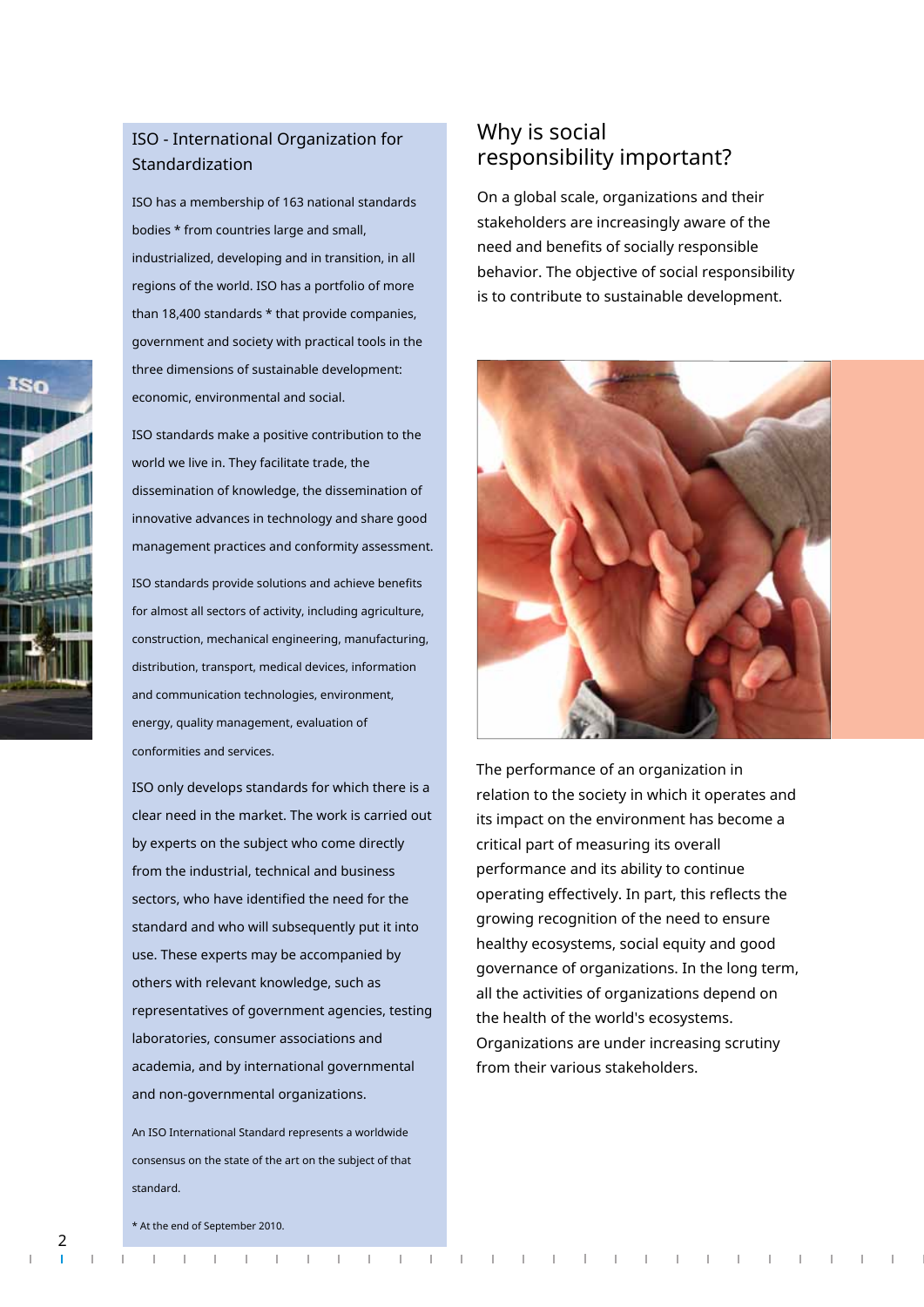

# What benefits can be achieved by implementing ISO 26000?

performance of an organization in terms of social responsibility, and its actual performance can influence, among other things:

- Competitive advantage
- **Reputation**
- Ability to attract and retain workers or members of the organization, customers or users
- Maintaining employee motivation, commitment and productivity
- Perception of investors, owners, donors, sponsors and the financial community
- Relationship with companies, governments, the media, suppliers, peer organizations, clients and the community where it operates. 6. Identification and involvement with



## Who can benefit from ISO 26000 and how?

ISO 26000 provides guidance for all types of Both the perception that one has about the organization, regardless of size or location, on:

- 1. Concepts, terms and definitions related to social responsibility
- 2. Background, trends and characteristics of social responsibility
- 3. Principles and practices related to social responsibility
- Four. Core subjects and social responsibility matters
- 5. Integration, implementation and promotion of socially responsible behavior throughout the organization and through its policies and practices within its sphere of influence
- stakeholders
- 7. Communication of commitments, performance and other information related to social responsibility.

ISO 26000 aims to help organizations contribute to sustainable development. Its purpose is to encourage organizations to go beyond legal compliance, recognizing that compliance with the law is a fundamental obligation for any organization and an essential part of its social responsibility. It is intended to promote a common understanding in the field of social responsibility and complement other instruments and initiatives related to social responsibility, without replacing them.

When applying the ISO 26000 Standard, it is advisable for the organization to take into account social, environmental, legal, cultural, political and organizational diversity, as well as differences in economic conditions, provided they are consistent with international standards of behavior.



3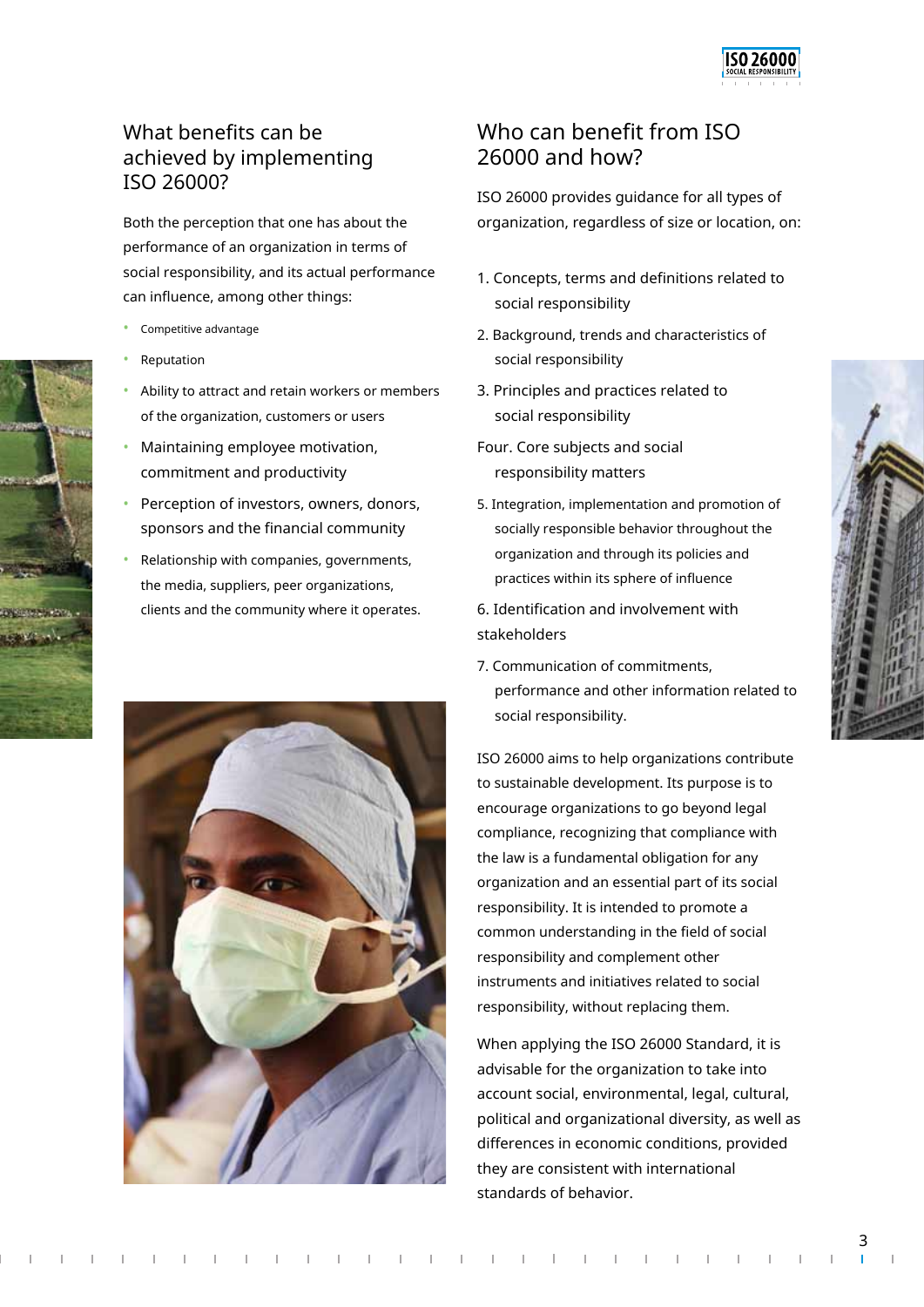

#### It is not certifiable

ISO 26000 is not a management system standard. It is not suitable, nor is it intended to serve for certification purposes, or for regulatory or contractual use. Any offer for certification or request to obtain certification according to ISO 26000 would be considered a misrepresentation of the purpose and intent of this International Standard and a misuse of it. Since ISO 26000 does not contain requirements, no certification would constitute a demonstration of conformity to this International Standard.

#### What specifically does ISO 26000 contain?

ISO 26000 addresses seven fundamental matters of social responsibility defined in the standard and portrayed in the following figure.

# Social responsibility: 7 core subjects



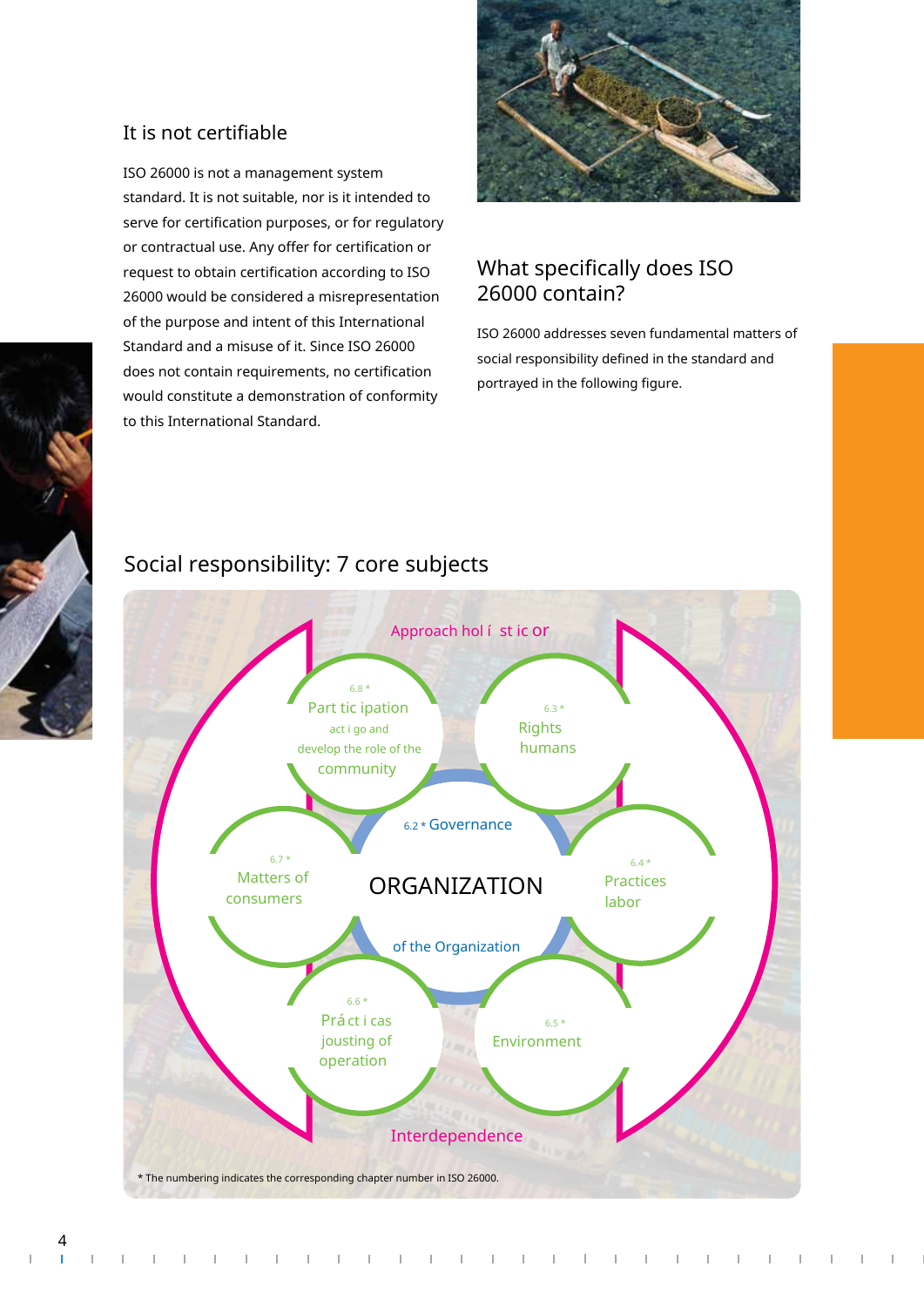

# ISO 26000 Scheme

| Chapter title                                                                                | Number of<br>chapter | Description of the contents of the chapter                                                                                                                                                                                                                                                                                                                                                                                                                                                                                              |
|----------------------------------------------------------------------------------------------|----------------------|-----------------------------------------------------------------------------------------------------------------------------------------------------------------------------------------------------------------------------------------------------------------------------------------------------------------------------------------------------------------------------------------------------------------------------------------------------------------------------------------------------------------------------------------|
| Object and field of<br>application                                                           | Chapter 1            | It defines the object and field of application of this International Standard<br>and identifies certain limitations and exclusions.                                                                                                                                                                                                                                                                                                                                                                                                     |
| Terms and<br>definitions                                                                     | Episode 2            | Identifies and provides the meaning of key terms that are of<br>fundamental importance for understanding social responsibility<br>and for the use of this International Standard.                                                                                                                                                                                                                                                                                                                                                       |
| Understand the<br>responsibility<br>Social                                                   | Chapter 3            | It describes the important factors and conditions that have<br>influenced the development of social responsibility and that<br>continue to affect its nature and practice. In addition, it describes<br>the very concept of social responsibility, what it means and how it<br>applies to organizations. The chapter includes guidance for small<br>and medium-sized organizations on the use of this International<br>Standard.                                                                                                        |
| Principles of<br>responsibility<br>Social                                                    | Chapter 4            | Introduces and explains the principles of social responsibility.                                                                                                                                                                                                                                                                                                                                                                                                                                                                        |
| Recognize the<br>responsibility<br>social e<br>involve<br>with the parties<br>interested     | Chapter 5            | It addresses two social responsibility practices: the<br>recognition by an organization of its social responsibility;<br>and identification and engagement with its stakeholders.<br>Provides guidance on the relationship between an<br>organization, its stakeholders and society, on the<br>recognition of core subjects and issues of social<br>responsibility, and on an organization's sphere of influence.                                                                                                                       |
| Orientation<br>about subjects<br>fundamental of<br>responsibility<br>Social                  | Chapter 6            | It explains the fundamental matters related to social<br>responsibility and its associated matters. For each core<br>subject, information is provided on its scope, its<br>relationship to social responsibility, related principles and<br>considerations, and related actions and expectations.                                                                                                                                                                                                                                       |
| Guidance on<br>the integration of<br>The responsability<br>social across the<br>organization | Chapter 7            | Provides guidance on how to put social responsibility into<br>practice in an organization. It includes guidance related to:<br>understanding the social responsibility of an organization, the<br>integration of social responsibility throughout the<br>organization, communication regarding social responsibility,<br>increasing the credibility of an organization with respect to<br>social responsibility, review of progress and performance<br>improvement and evaluation of voluntary initiatives in social<br>responsibility. |
| Examples of<br>initiatives<br>voluntary and<br>Tools for<br>The responsability<br>Social     | Annex A              | It presents a non-exhaustive list of initiatives and voluntary<br>tools related to social responsibility, which address aspects<br>of one or more fundamental subjects or the integration of<br>social responsibility throughout the organization.                                                                                                                                                                                                                                                                                      |
| Abbreviations                                                                                | Annex B              | Contains the abbreviations used in this International Standard.                                                                                                                                                                                                                                                                                                                                                                                                                                                                         |
| Bibliography                                                                                 |                      | It includes references to recognized international instruments and<br>ISO Standards that are referenced in the body of this International<br>Standard as a reference source.                                                                                                                                                                                                                                                                                                                                                            |



 $\sim 1$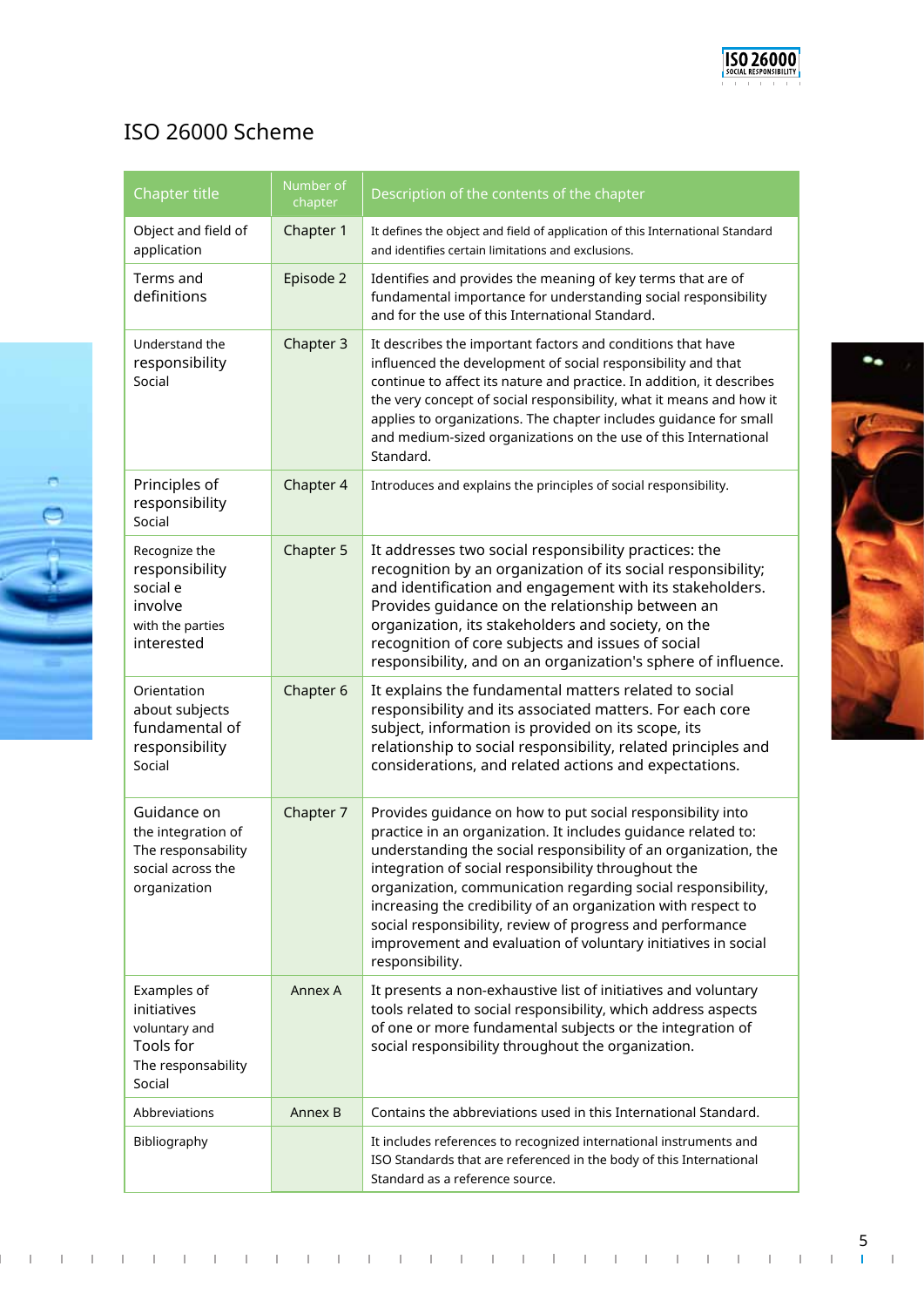# Core subjects and social responsibility matters addressed in ISO 26000

| Core subjects and issues                                                                    | Addressed in the<br>pulled apart |
|---------------------------------------------------------------------------------------------|----------------------------------|
| Core subject: Governance of the organization Core                                           | 6.2                              |
| subject: Human rights                                                                       | 6.3                              |
| Issue 1: Due diligence                                                                      | 6.3.3                            |
| Issue 2: Situations of risk to human rights Issue 3:                                        | 6.3.4                            |
| Avoid complicity                                                                            | 6.3.5                            |
| Issue 4: Resolution of claims Issue 5:                                                      | 6.3.6                            |
| Discrimination and vulnerable groups                                                        | 6.3.7                            |
| Issue 6: Civil and political rights                                                         | 6.3.8                            |
| Issue 7: Economic, social and cultural rights Issue                                         | 6.3.9                            |
| 8: Fundamental principles and rights at work                                                | 6.3.10                           |
| Core subject: Labor practices                                                               | 6.4                              |
| Issue 1: Work and labor relations                                                           | 6.4.3                            |
| Issue 2: Working conditions and social protection                                           | 6.4.4                            |
| Issue 3: Social dialoque                                                                    | 6.4.5                            |
| Issue 4: Health and safety at work                                                          | 6.4.6                            |
| Issue 5: Human development and training in the workplace                                    | 6.4.7                            |
| Core subject: Environment                                                                   | 6.5                              |
| Issue 1: Pollution prevention Issue                                                         | 6.5.3                            |
| 2: Sustainable use of resources                                                             | 6.5.4                            |
| Issue 3: Mitigation and adaptation to climate change                                        | 6.5.5                            |
| Issue 4: Protection of the environment, biodiversity and restoration of natural<br>habitats | 6.5.6                            |
| Core subject: Fair operating practices                                                      | 6.6                              |
| Issue 1: Anti-corruption                                                                    | 6.6.3                            |
| Issue 2: Responsible political                                                              | 6.6.4                            |
| participation Issue 3: Fair competition                                                     | 6.6.5                            |
| Issue 4: Promote social responsibility in the value chain                                   | 6.6.6                            |
| Issue 5: Respect for property rights                                                        | 6.6.7                            |

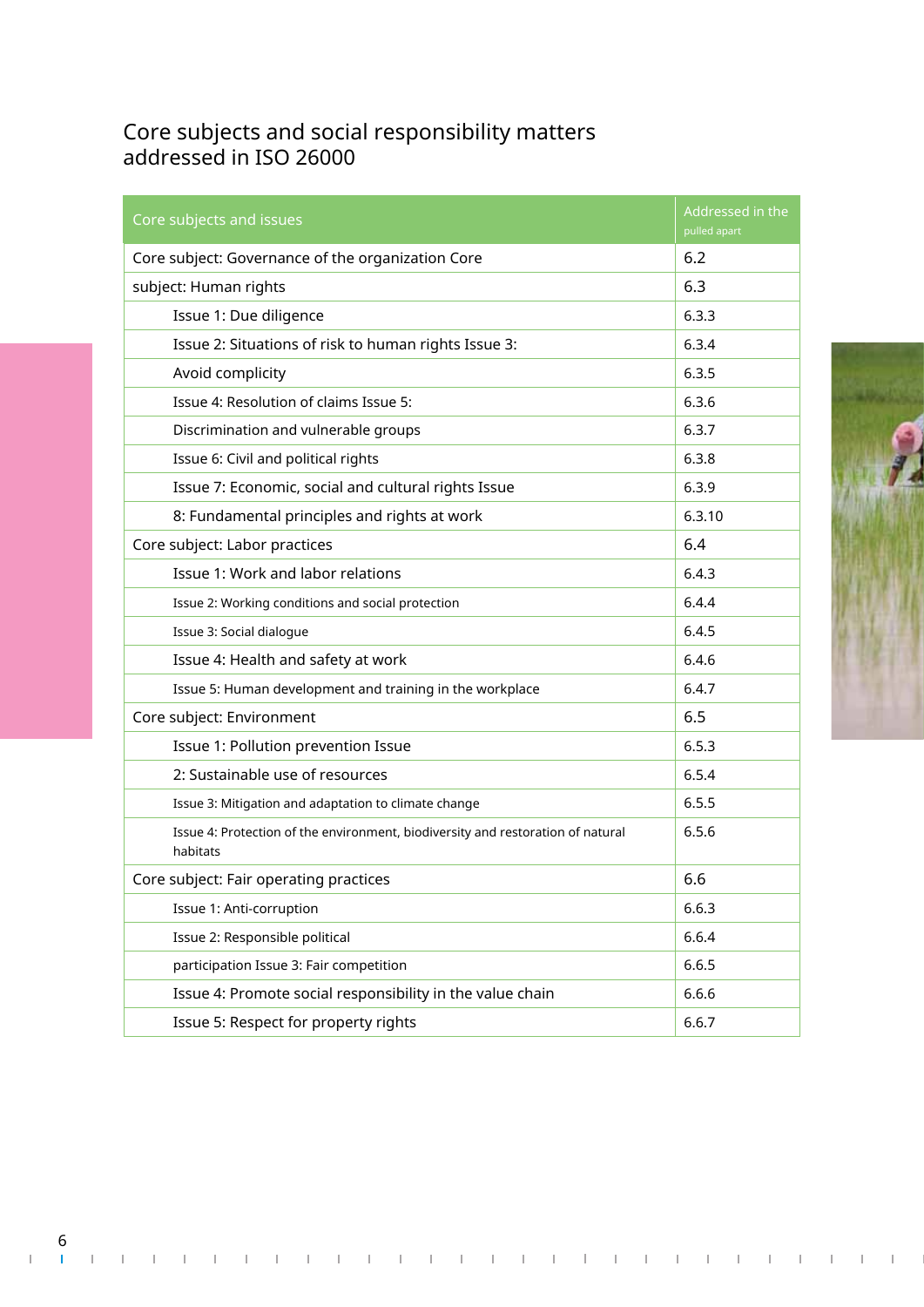| Core subjects and issues                                                                            | Addressed in the<br>pulled apart |
|-----------------------------------------------------------------------------------------------------|----------------------------------|
| Core subject: Consumer affairs                                                                      | 6.7                              |
| Issue 1: Fair marketing practices, objective and unbiased information, and fair<br>hiring practices | 6.7.3                            |
| Issue 2: Protection of consumer health and safety Issue 3:                                          | 6.7.4                            |
| Sustainable consumption                                                                             | 6.7.5                            |
| Issue 4: Customer service, support and resolution of complaints and<br>disputes                     | 6.7.6                            |
| Issue 5: Protection and privacy of consumer data Issue 6:                                           | 6.7.7                            |
| Access to essential services                                                                        | 6.7.8                            |
| <b>Issue 7: Education and awareness</b>                                                             | 6.7.9                            |
| Core subject: Active participation and community development                                        | 6.8                              |
| Issue 1: Active participation of the community                                                      | 6.8.3                            |
| Issue 2: Education and culture                                                                      | 6.8.4                            |
| Issue 3: Job creation and skills development Issue 4:                                               | 6.8.5                            |
| Development and access to technology                                                                | 6.8.6                            |
| Issue 5: Generation of wealth and income                                                            | 6.8.7                            |
| Issue 6: Health                                                                                     | 6.8.8                            |
| Issue 7: Social investment                                                                          | 6.8.9                            |

# Schematic view of ISO 26000

The following figure presents an overview of ISO 26000 and is intended to help organizations organizations in understanding the relationships between the different chapters of the n form.